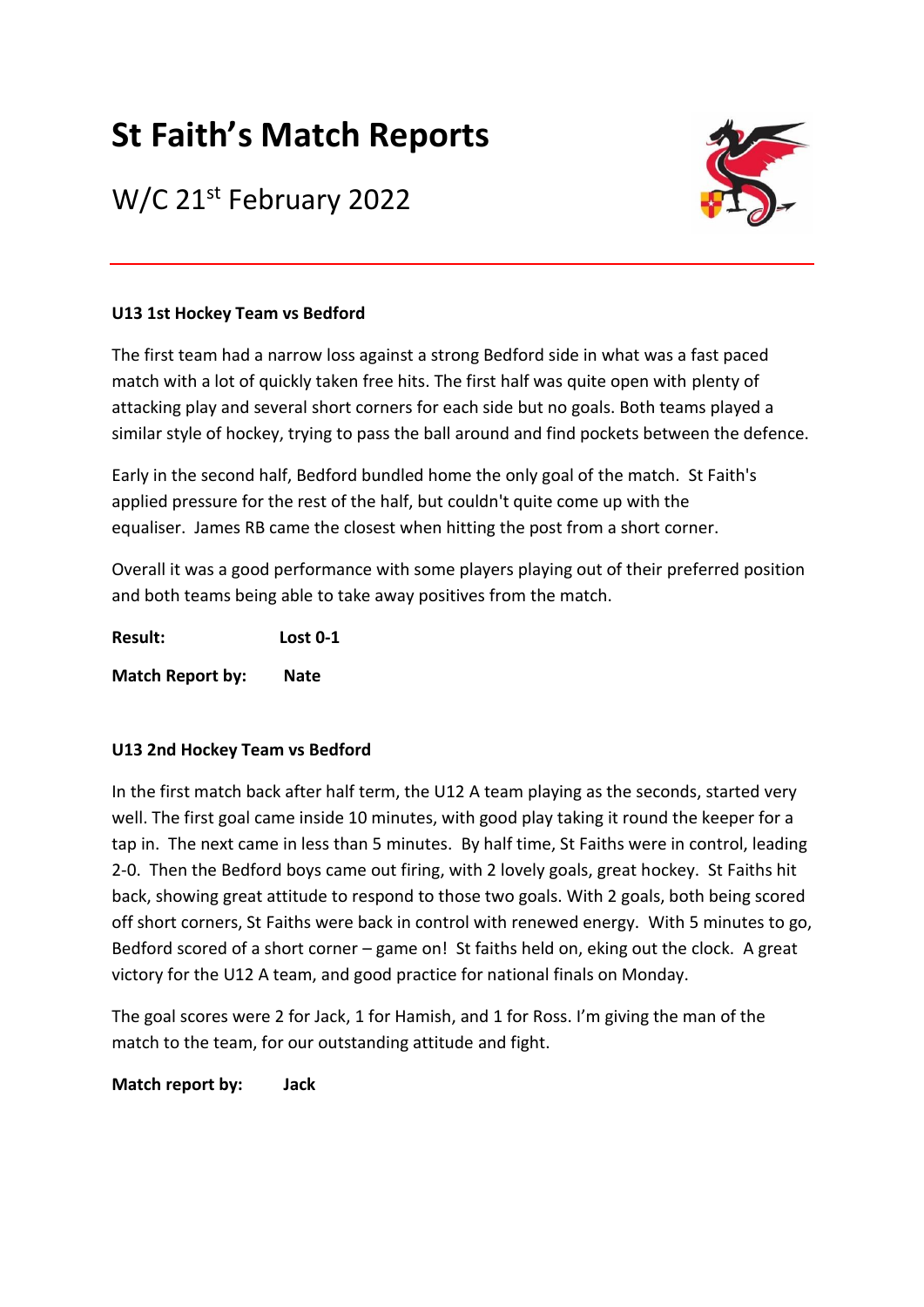#### **U13 5th Hockey Team vs Bedford**

There were 7 St Faith's players and 10 Bedford players yet only 6 players per team were allowed on the pitch. For St Faith's, 5 players rotated and 2 players (Tom and Angus) stayed constantly on the pitch. Each team had a strength and a weakness. Bedford attacked a lot on the left wing to gain possession but we took advantage of their mistakes and managed to score 3 goals.

The man of the match was Tom because he was strong in defence. At one point in the game there was a 1 v 4 situation and Tom was still able to defend. Tom showed great work and consistency in the game, not tiring even though he didn't rotate in subs.

Out of the 3 goals only 2 people scored, those people were Angus who once injected the ball into the short corner, went to the post and when Mathew took a shot that got slowed down by the opposition, Angus stood at the post and hit it in getting the first goal of the game.

Joseph scored 2 goals. One of them was very well played by the team as it was a short corner which the goalie had blocked and kicked back to our team. It was then controlled by Johnathan; he passed to Angus who had made an open goal by drawing in the goalie. He chipped it to Joseph who easily put it in the goal making the score 2 : 1 to us. Out of all the 3 goals, in my opinion this one was the best as it required the most teamwork.

The  $3<sup>rd</sup>$  goal was again by Joseph after receiving the ball from Angus on yet another short corner, Joseph took it in the D and did a beautiful hit right into the bottom corner.

The positions that we played at the start were Joseph centre forward, Artem centre left, Jonathan centre middle, Rhyon centre right, Angus left back and Tom right back and for now Mathew was off the pitch. The positions always varied (except for Tom and Angus) because we had one extra player, so we had to rotate. Overall, even though we lost this match I think we have a lot to learn from this game as it is the only game that was challenging. In the future we should focus on dribbling and how we control our possession in the D.

**Result: 4 : 3**

**Match Report by: Artem**

#### **U13 6th Hockey Team vs Bedford**

This was a tough game for the 6th VII versus a strong Bedford side and although we were quickly behind and indeed lost the first half 2-6, we rallied after a half time team talk. Plus we also gained Artem so we had 7 outfield players which helped in the second half. We won that half 1-0 and eventually lost 3-6.